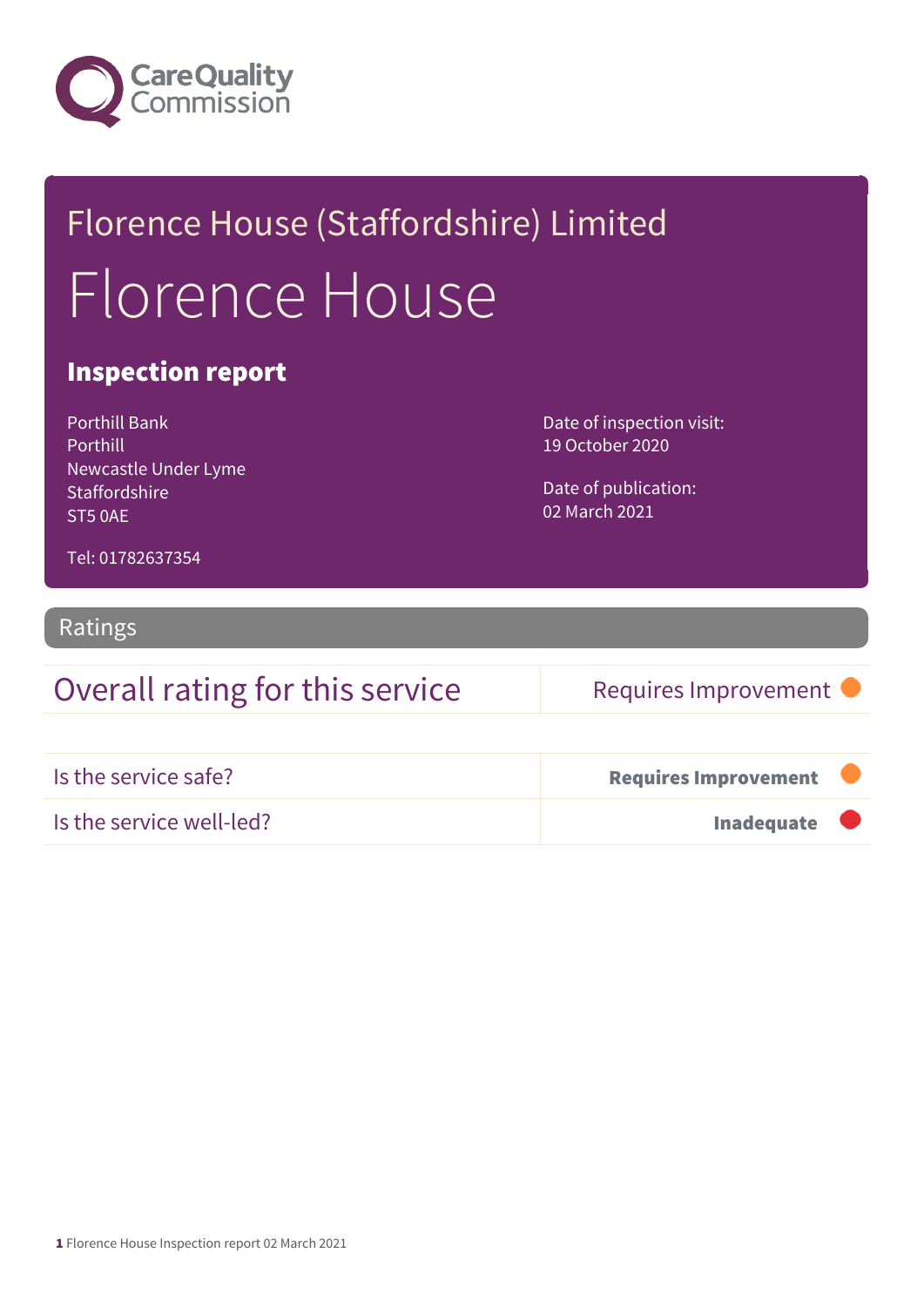### Summary of findings

#### Overall summary

#### About the service

Florence House is a residential care home providing personal care and accommodation to 31 people aged 50 and over at the time of the inspection, some of which were living with dementia, a physical disability, sensory impairment or needed support with their mental health. The service can support up to 36 people in a single adapted building.

#### People's experience of using this service and what we found

Systems were not effective at identifying areas that needed improving in a timely manner. Risks were not always assessed, planned for and mitigated to keep people safe as assessments were not always personalised.

The registered manager failed to ensure that people's care records were accurate and up to date. The registered manager did not undertake audits of people's care records.

Systems were not in place to manage medicines safely. Medication audits had been completed, however, they failed to highlight issues that were found during the inspection.

Ineffective quality assurance systems meant that the provider could not always continuously learn, improve and innovate. We found the registered manager did not complete any audits that focused on accidents and incidents in the service.

The service was clean and free of malodour. There were a number of personal protective equipment (PPE) stations positioned throughout the home and staff wore appropriate PPE.

For more details, please see the full report which is on the CQC website at www.cqc.org.uk

#### Rating at last inspection

The rating at the last inspection was requires improvement (report was published on 22 August 2019). You can read the report from our last comprehensive inspection by selecting the 'all reports' link for Florence House on our website at www.cqc.org.uk.

#### Why we inspected

We received concerns in relation to people's personal care and how the service was promoting people's safety. As a result, we undertook a focused inspection to review the key questions of safe and well-led only.

The ratings from the previous comprehensive inspection for those key questions not looked at on this occasion were used in calculating the overall rating at this inspection. The overall rating for the service has remained the same.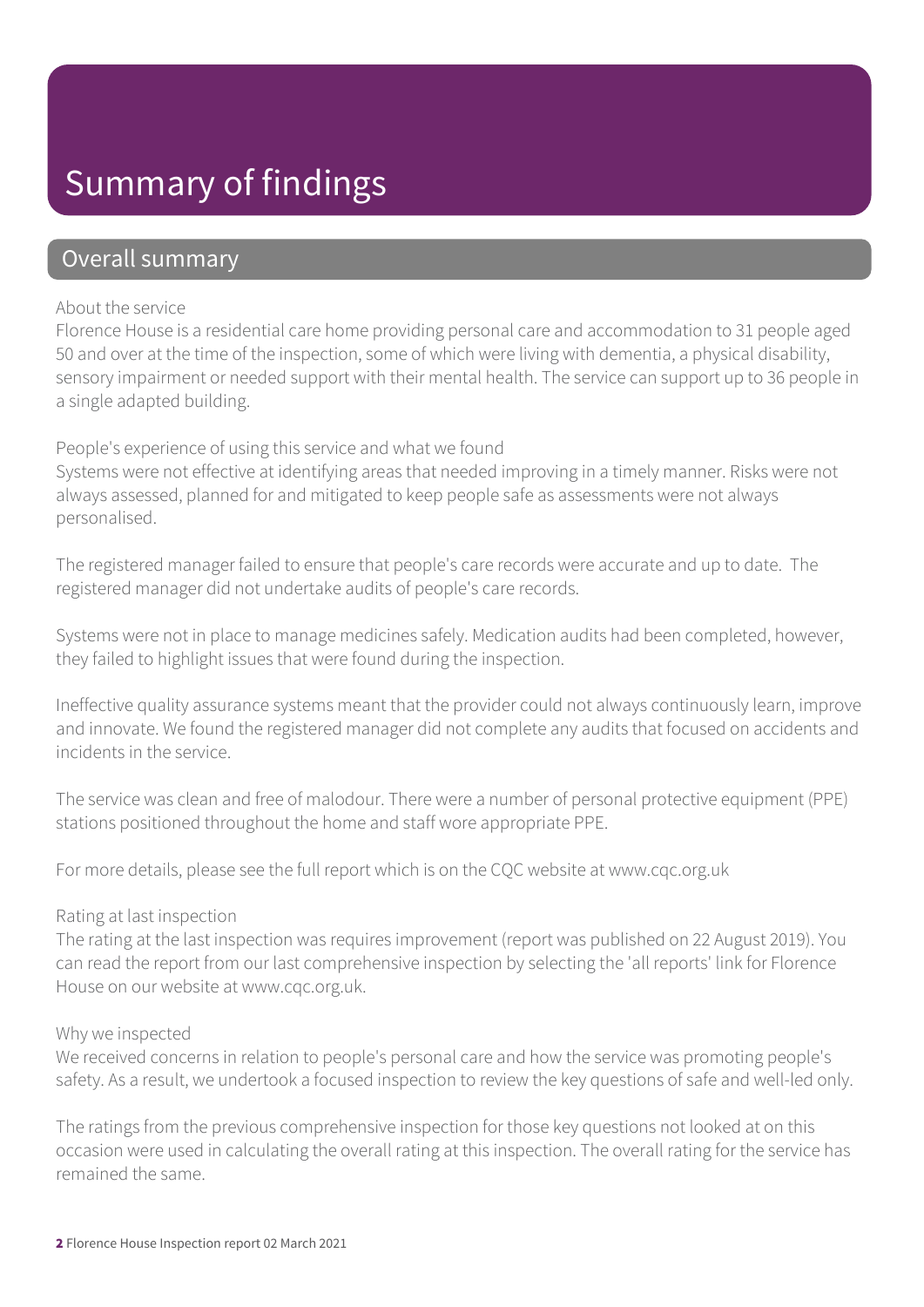#### Follow up

We identified concerns at this inspection. We will therefore aim to re-inspect this service within the published time scale for services rated requires improvement. We will continue to monitor the service through the information we receive.

#### Enforcement

We are mindful of the impact of the COVID-19 pandemic on our regulatory function. This meant we took account of the exceptional circumstances arising as a result of the COVID-19 pandemic when considering what enforcement action was necessary and proportionate to keep people safe as a result of this inspection. We will continue to discharge our regulatory enforcement functions required to keep people safe and to hold providers to account where it is necessary for us to do so.

We have identified two breaches. Regulation 12 the registered person failed to ensure risks relating to the safety, health and welfare of people using the service were assessed and managed safely and the registered person failed to ensure the proper and safe management of medicines. Regulation 17 The registered person had not established an effective system to enable them to assess, monitor and improve the quality and safety of the service provided.

Full information about CQC's regulatory response to the more serious concerns found during inspections is added to reports after any representations and appeals have been concluded.

#### Follow up

We will request an action plan for the provider to understand what they will do to improve the standards of quality and safety. We will work alongside the provider and local authority to monitor progress. We will return to visit as per our re-inspection programme. If we receive any concerning information we may inspect sooner.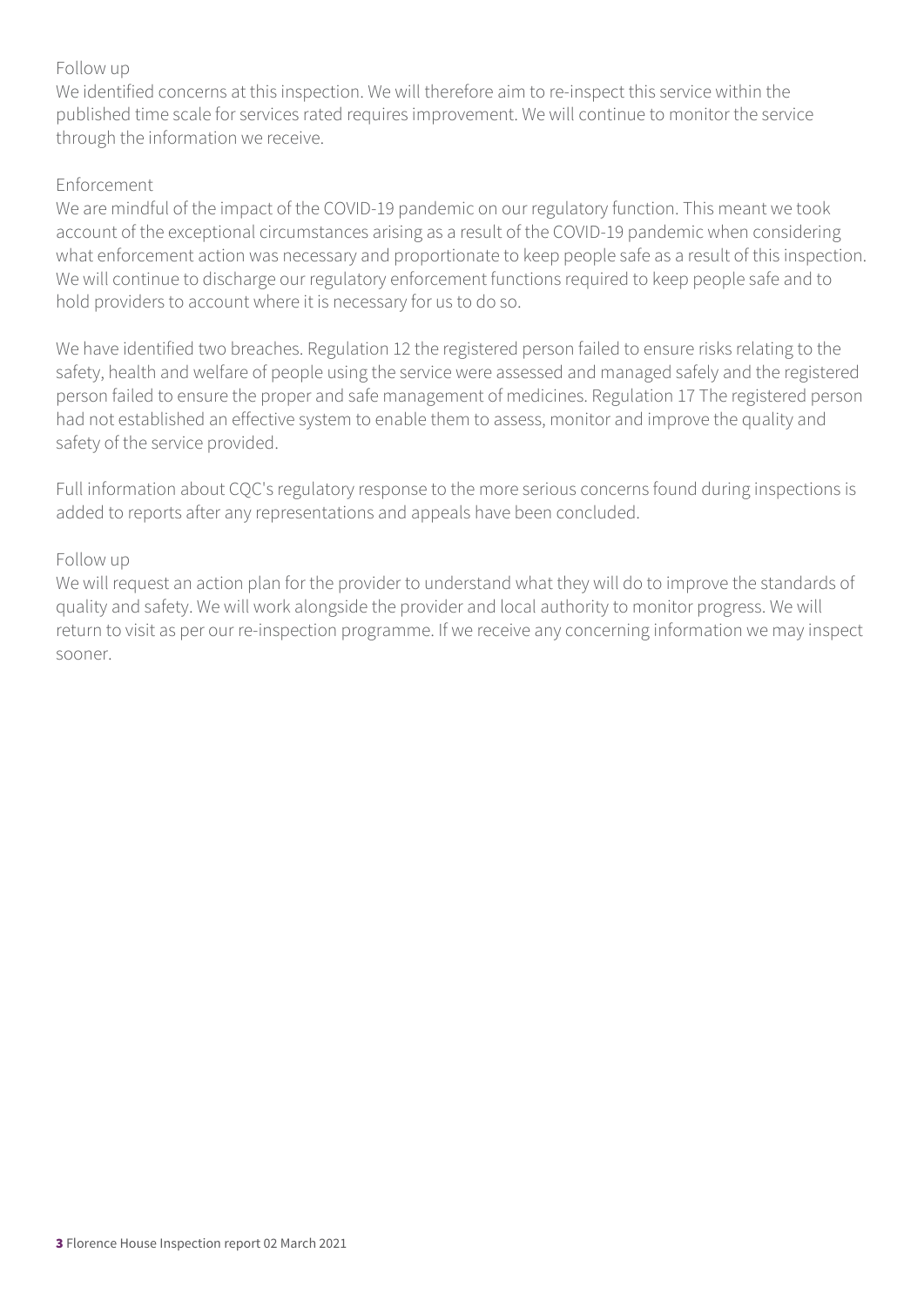### The five questions we ask about services and what we found

We always ask the following five questions of services.

| Is the service safe?                    | Requires Improvement |
|-----------------------------------------|----------------------|
| The service was not always safe.        |                      |
| Details are in our safe findings below. |                      |
|                                         |                      |
| Is the service well-led?                | Inadequate $\bullet$ |
| The service was not well-led.           |                      |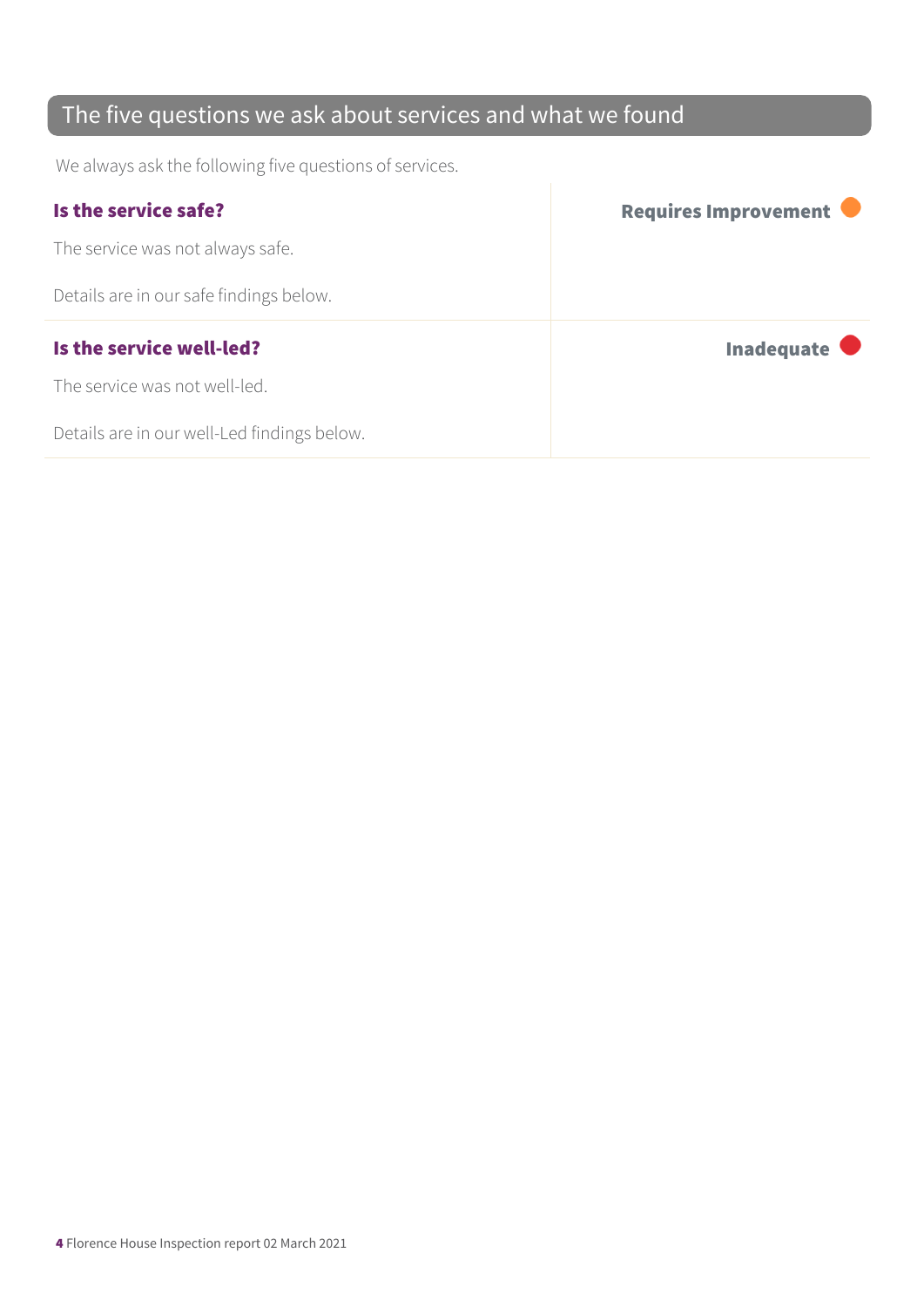

# Florence House

#### Detailed findings

### Background to this inspection

#### The inspection

We carried out this inspection under Section 60 of the Health and Social Care Act 2008 (the Act) as part of our regulatory functions. We checked whether the provider was meeting the legal requirements and regulations associated with the Act. We looked at the overall quality of the service and provided a rating for the service under the Care Act 2014.

#### Inspection team

This inspection was carried out by two inspectors and one assistant inspector.

#### Service and service type

Florence House is a 'care home'. People in care homes receive accommodation and nursing or personal care as single package under one contractual agreement. CQC regulates both the premises and the care provided, and both were looked at during this inspection.

The service had a manager registered with the Care Quality Commission. This means that they and the provider are legally responsible for how the service is run and for the quality and safety of the care provided.

#### Notice of inspection

We attempted to contact the provider to announce the inspection, however their telephone service was unavailable due to technical issues. This inspection was therefore unannounced.

#### What we did before the inspection

We reviewed information we had received about the service since the last inspection. We sought feedback from the local authority and professionals who work with the service. We used the information the provider sent us in the provider information return. This is information providers are required to send us with key information about their service, what they do well, and improvements they plan to make. This information helps support our inspections. We used all of this information to plan our inspection.

#### During the inspection

Due to the national pandemic we completed a focused inspection therefore reducing the time we spent at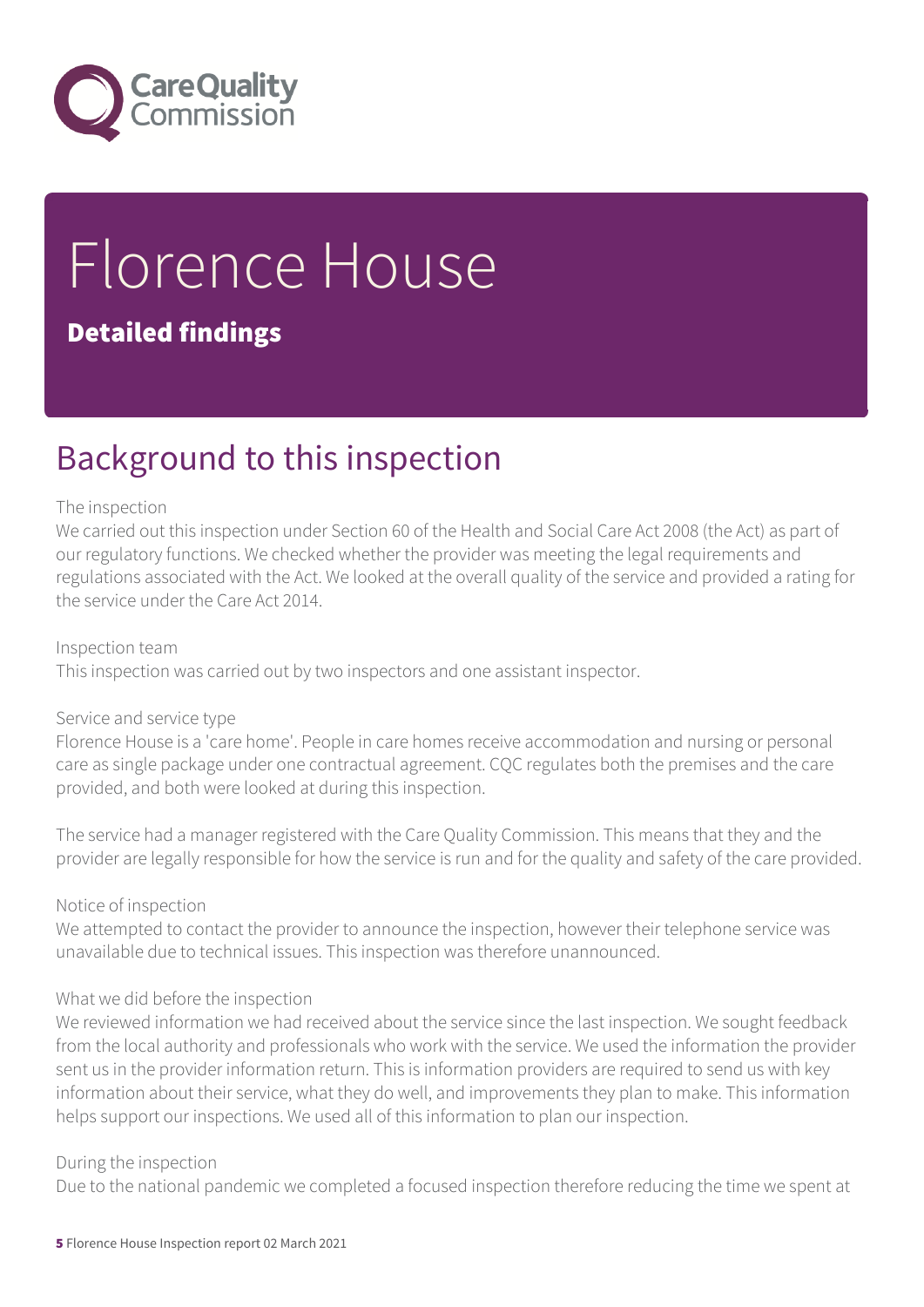the service. We spoke with the registered manager, deputy manager, five staff members and six people. During our time at the home we observed staff interactions with people. We looked at people's care records, risk assessments, care plans and accidents and incidents. We requested further information after our visit, this included contact details for relatives and the training record.

#### After the inspection

We continued to seek clarification from the provider to validate evidence found and we spoke with four relatives. We attempted to contact professionals, however were unable to get a response.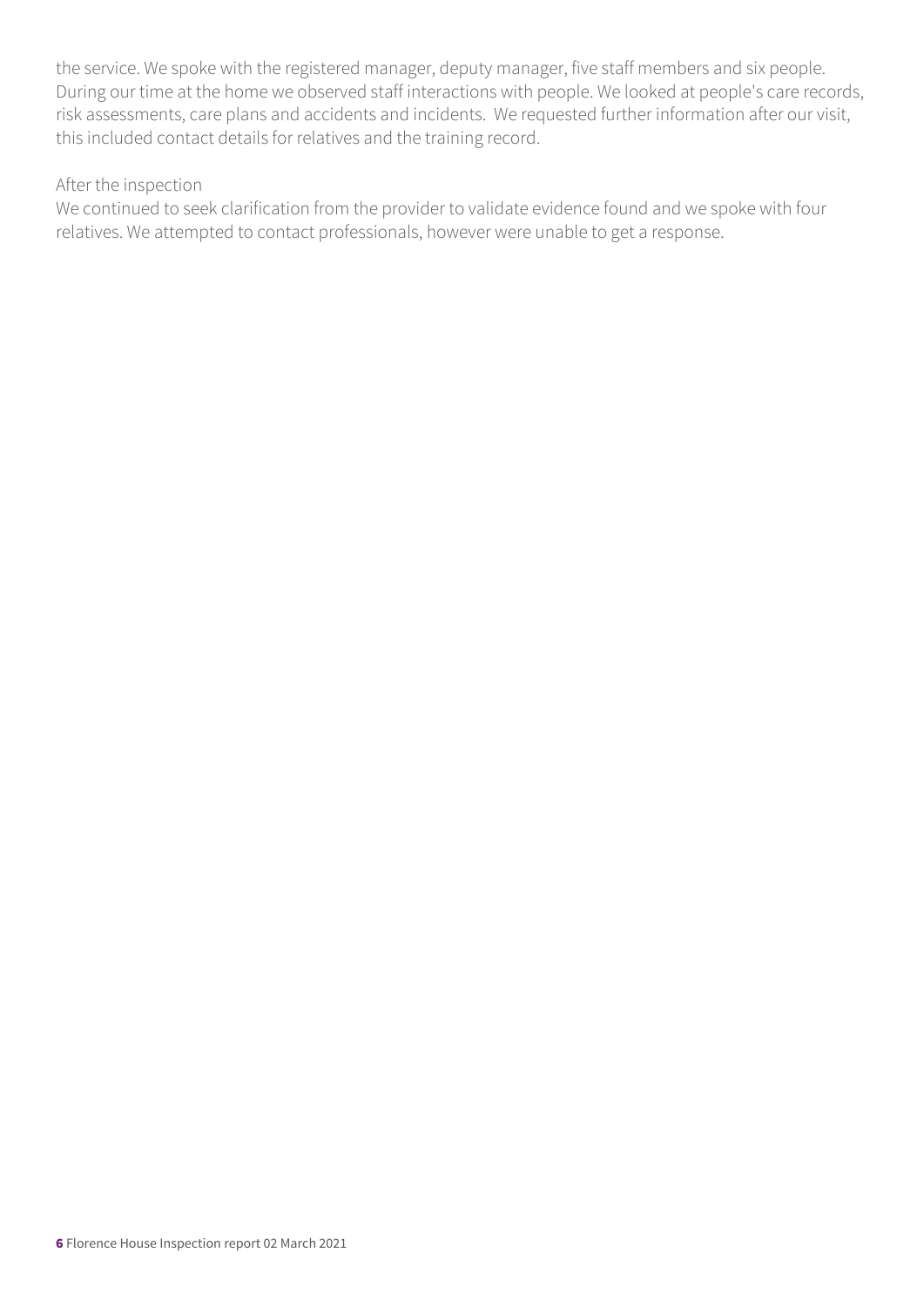### Is the service safe?

### Our findings

Safe – this means we looked for evidence that people were protected from abuse and avoidable harm.

At the last inspection this key question was rated as requires improvement. At this inspection this key question has remained the same. This meant some aspects of the service were not always safe and there was limited assurance about safety. There was an increased risk that people could be harmed.

At our last inspection the provider had failed to ensure risks to people were always fully considered or managed in a safe way. This was a breach of Regulation 12 (Safe care and treatment) of the Health and Social Care Act 2008 (Regulated Activities) Regulations 2014.

At this inspection we found not enough improvements had been made by the provider and the provider was still in breach of Regulation 12.

Assessing risk, safety monitoring and management

- At our last inspection we found risks to people were not always appropriately assessed and planned for. At this inspection we found that care files were not person centred and did not given person specific information in relation to how to support people with their needs. For example, one person's cognitive needs care plan highlighted, 'sometimes anxious and aggressive to staff, offer reassurance and redirect.' The care plan did not guide staff how they displayed agitation, what their triggers were, or how staff needed to support the person. People were at risk of been supported by staff who did not understand their care needs.
- We found some care plans and risk assessments were out of date and did not meet people's current needs. The registered manager previously reviewed care files monthly as directed on their care plans. We found most care plans and risk assessments hadn't been updated however since April or May 2020. For example, one person had a bedrail fitted. However, there was no care plan or risk assessment in their care file to identify why this was in place.
- One person's nutrition and hydration risk assessment stated they forgot to eat and drink enough. However, they were not on a food or fluid monitoring chart so staff could assess this. This put the person at risk of malnutrition and dehydration.
- We observed one member of staff attaching movement sensors to a person who was sat down. When discussing this with the staff member, they did not know if this was documented in the person's care file and stated they hadn't read the risk assessment or care plan. We discussed this with the registered manager who acknowledged the staff member should not have attached the sensors as this was not an identified need. People's correct care needs were not being met by staff.
- Where people required support to move around, we saw staff were attentive to their needs and used the correct manual handling techniques.

#### Using medicines safely

● At our last inspection we found that medicines were not managed safely. At this inspection medicines were still not being managed safely, and we could not be sure people were always having their medicines as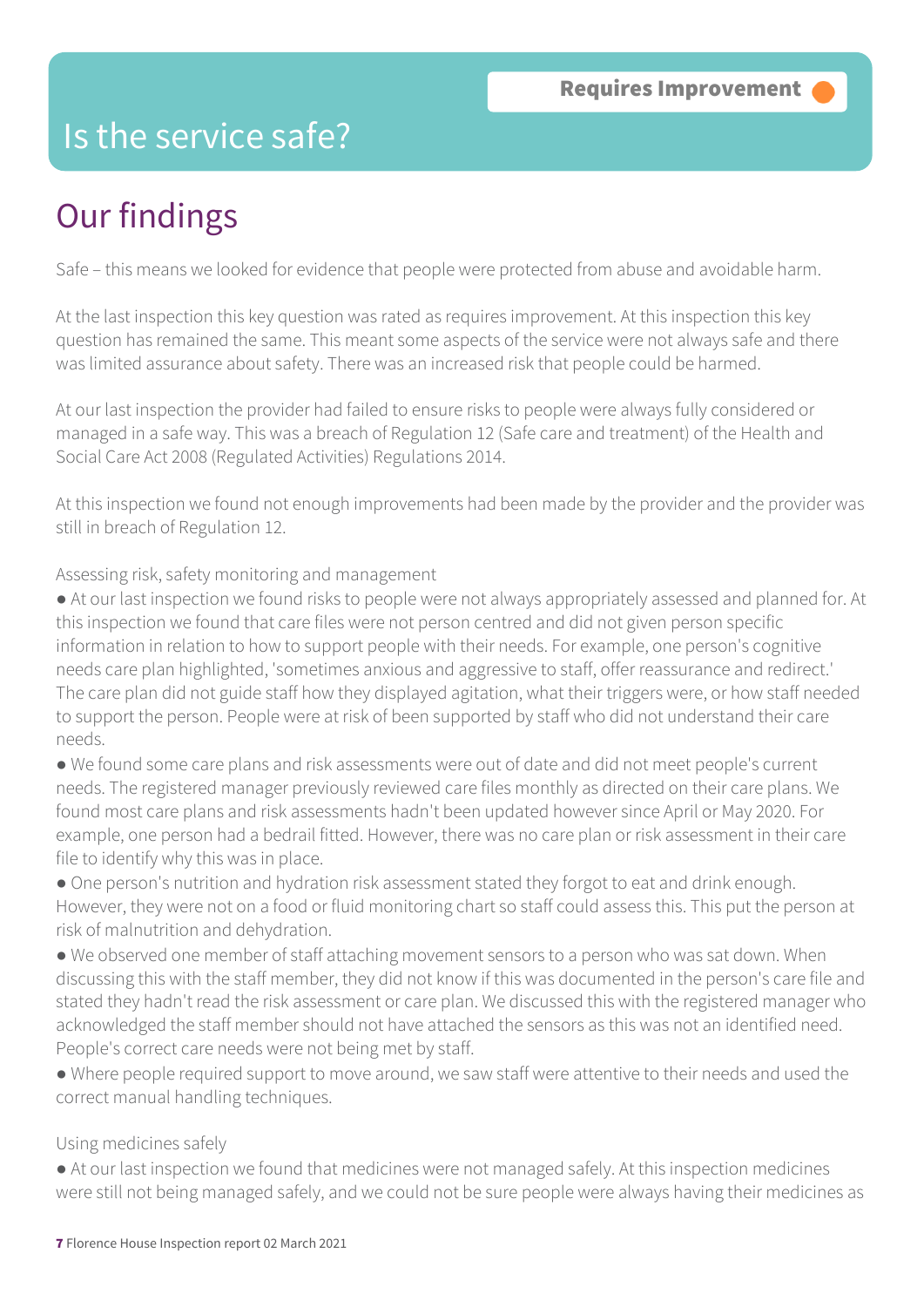prescribed.

● We found medication care plans were not specific to people's needs. For example, one person who received covert medication did not have this documented on their care plan which meant there was a risk they may not receive this correctly.

● People were not always supported appropriately with their covert medicines. We were told that if somebody had been given medicines covertly as a last resort, this would be recorded on people's associated medicine administration record (MARs) charts. However, we found this had not always been recorded on MARs, so we were unaware of how people had been administered their medicines.

● When someone had refused their medicines, there was no evidence this had been safely disposed of. The registered manager was unable to say where the missing medication was and it had not been recorded correctly in the disposal record. There was a risk people's prescribed medicines could have been taken by people who they were not prescribed for. However, the provider had no recorded incidents of where this had occurred.

● There was limited guidance for staff to assist them in administering covert medicines safely. Care plans did not indicate what steps should be taken prior to giving medicines covertly.

● It was not clear if people had received their topical creams as prescribed. Staff had not always signed the associated topical creams records to say this had been given and reasons were not documented to explain why this medicine was not signed for.

● Staff supported people to take their medicines in a respectful way. Staff ensured that people's dignity was maintained when administering medication. People were asked if they were ready for their medicines and were given time to take them.

● We found a prescribed cream in the staff office where the door was unlocked, and people had access. The name of the person who the cream was prescribed for had been rubbed out. We asked the management team who the cream was for and why it was left in the staff room and they informed us they didn't know who the cream was prescribed for. They removed the cream.

Learning lessons when things go wrong

● At the last inspection, the provider did not have robust processes in place to appropriately respond to incidents. Opportunities to learn lessons had been missed. At this inspection, the response to accidents and incidents had not improved.

● There was no clear process to manage risks appropriately. For example, one person had three recorded incidents with other residents, but did not have their risk assessments updated following the incidents. There was no updated guidance on how to support this person in relation to their behaviours that may challenge.

● The registered manager started to look at common themes with accidents and incidents until April 2020 where they then discontinued. They did not have any processes in place to highlight any common themes or required learning.

Systems and processes to safeguard people from the risk of abuse

● People told us about the safety in the home. One person stated, "Yes, always someone knocking about. I use the lift to get to my bedroom, there is always someone to take me up to the room."

● Not all staff had completed their annual training on safeguarding vulnerable adults. The providers training matrix highlighted that 16 staff had not received or updated their safeguarding refresher training.

● However, we found staff had a good knowledge around safeguarding people's needs. Staff told us they had this training every 12 months. One staff member told us "I can recognise different types of abuse, who to report to, who to ring," and, "If I had concerns, I'd go to the manager but if she didn't handle it well, I'd go to safeguarding."

● Effective systems were in place to safeguard people from harm and abuse. All known safeguarding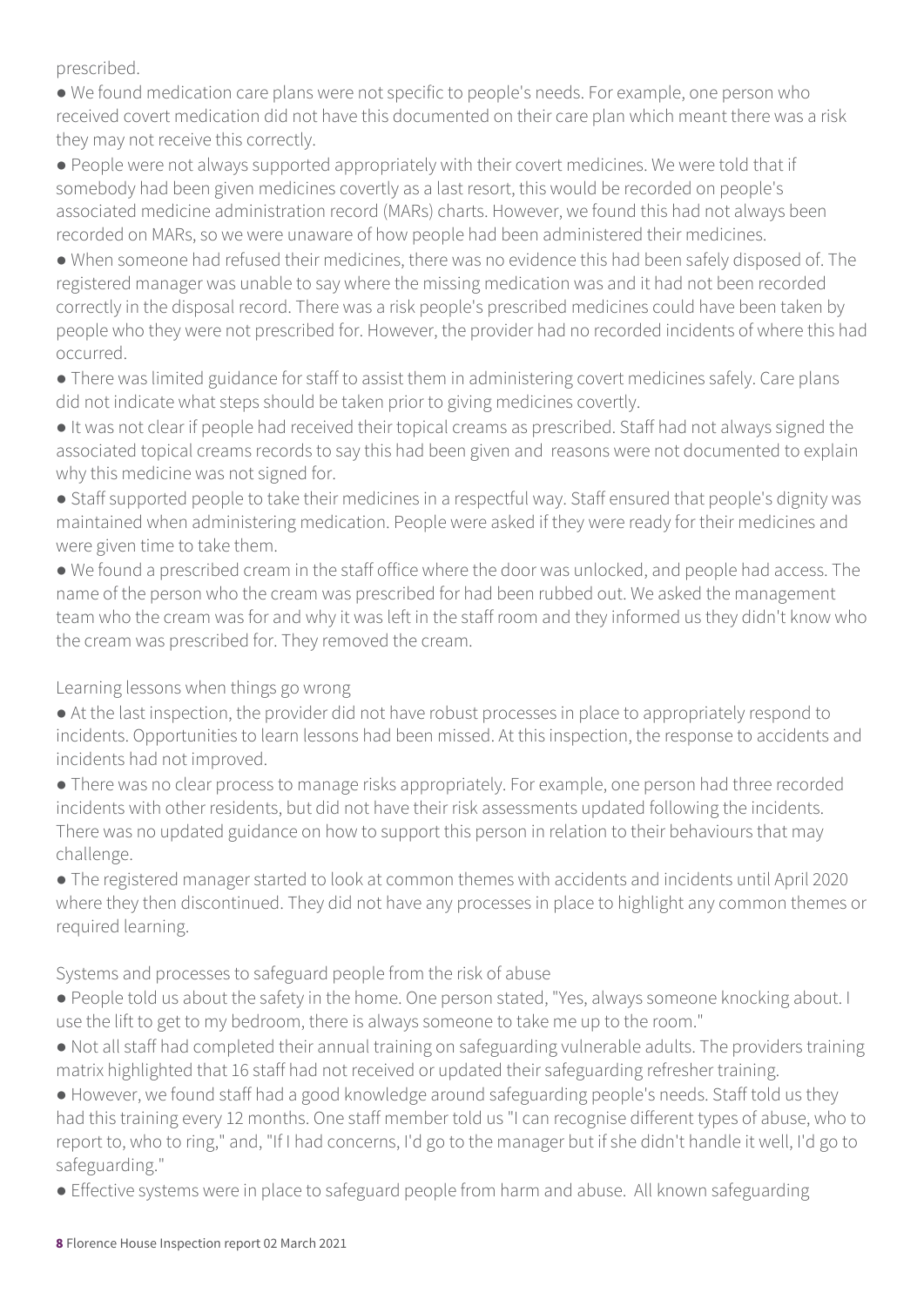concerns had been recorded.

Staffing and recruitment

● People felt there was enough staff to support their needs, one person told us, "Yes, I haven't got to wait long. I use my frame which is very good, they help me with getting up. There is always somebody with us." ● We found that people were supported by a sufficient number of staff. We observed people received a timely response when they required support to go to the toilet or support with walking

● There were sufficient staff to ensure people had a positive dining experience. People received their meals when they requested and there was enough staff to support people who required assistance with their food.

● Required staff recruitment checks including criminal checks with the Disclosure and Barring Service were carried out to ensure people were protected from being supported by unsuitable staff.

#### Preventing and controlling infection

● Not all staff had received infection prevention control training, however they understood what personal protective equipment (PPE) to wear. Staff told us, "I had no training on infection prevention control but it's all common sense. Everyone does wear masks. After giving personal care you should take the apron off in the room, wrap it up and dispose of it?."

● We found that staff were not always bare below the elbow when delivering personal care which is good infection control practice. We highlighted this to the registered manager who told us they would ensure staff would be moving forward.

- We were assured that the provider was preventing visitors from catching and spreading infections.
- We were assured that the provider was meeting shielding and social distancing rules.
- We were assured that the provider was admitting people safely to the service.
- We were assured that the provider was using PPE effectively and safely.
- We were assured that the provider was accessing testing for people using the service and staff.
- We were assured that the provider was promoting safety through the layout and hygiene practices of the premises.

● We were assured that the provider was making sure infection outbreaks could be effectively prevented or managed.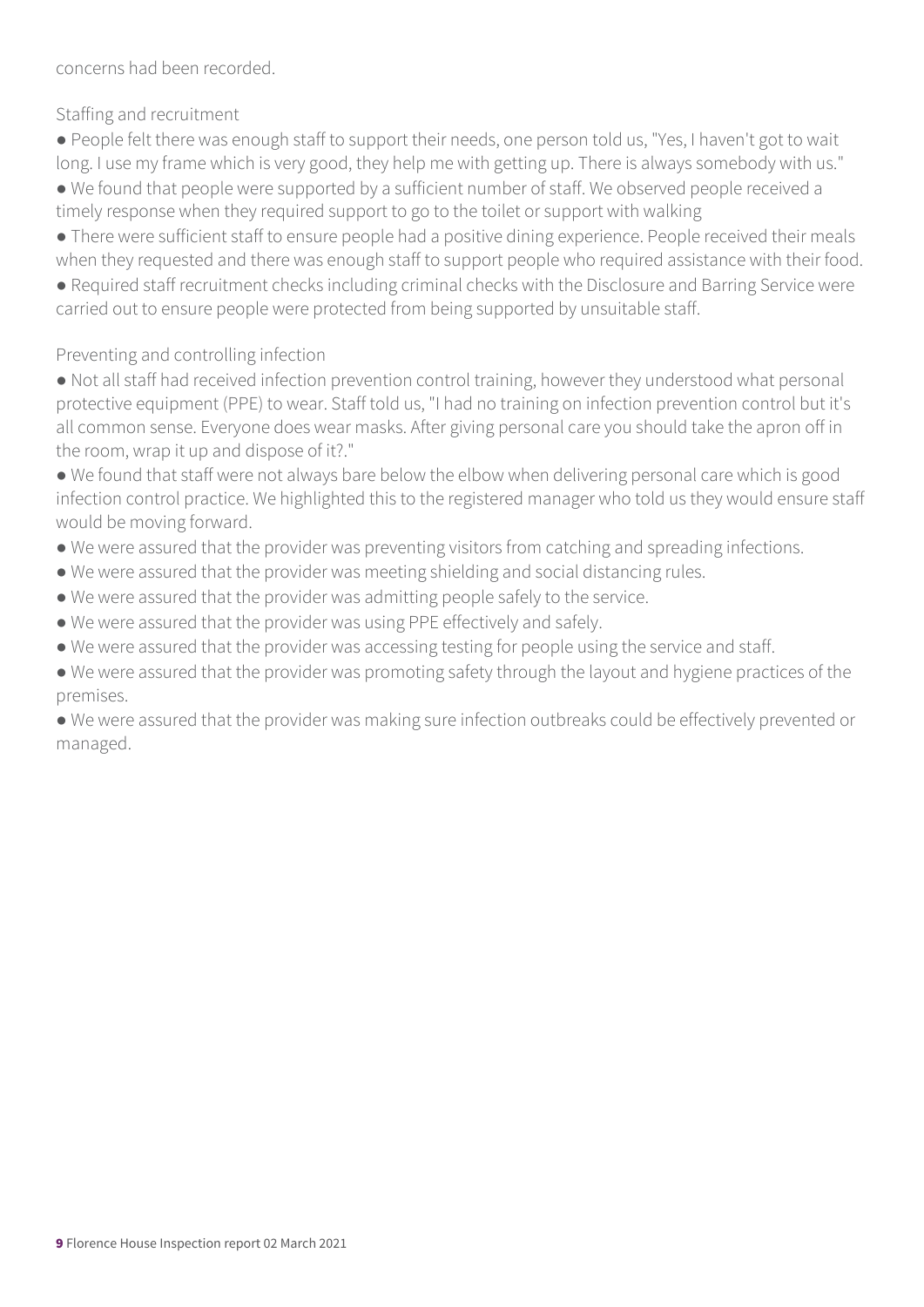### Is the service well-led?

### Our findings

Well-Led – this means we looked for evidence that service leadership, management and governance assured high-quality, person-centred care; supported learning and innovation; and promoted an open, fair culture.

At the last inspection this key question was rated as requires improvement. At this inspection this key question has now deteriorated to inadequate. This meant there were widespread and significant shortfalls in service leadership. Leaders and the culture they created did not assure the delivery of high-quality care.

At our last inspection the provider had failed to have effective governance systems and processes in place to prevent abuse of service users. This was a breach of regulation 17 (good governance) of the Health and Social Care Act 2008 (Regulated Activities) Regulations 2014.

At this inspection we found there had not been enough improvement and the provider was still in breach of regulation 17.

Managers and staff being clear about their roles, and understanding quality performance, risks and regulatory requirements; Continuous learning and improving care

- Many of the serious concerns we found at this inspection had been raised with the provider at the last inspection. Most of these areas had not been addressed and we found the same issues were ongoing. This meant risks to people's safety had not been consistently assessed, monitored or mitigated.
- There were limited quality assurance processes in place. We could not be assured the registered manager and provider had processes in place to evidence the quality and performance of the service.
- There was no oversight from the provider, they did not monitor that checks or audits had been undertaken or completed in the service. We were unsure how the provider was supporting the registered manager in their role.
- The registered manager told us they were behind with audits and staff training due to issues they had experienced in the home with staff members and due to the pandemic.
- Medication quality assurance processes in place were not effective. Quality audits had been completed in September and October 2020; the September audit had scored the service at 86%. However, we found that the back page of the audit had not been completed so we were unsure how the provider could give themselves that score. The audit did not identify issues that were found during the inspection with the disposal and recording of medicines and topical cream medication recording.
- The registered manager failed to ensure that people's care records were accurate and up to date. They did not have an accurate understanding of risks associated with people. The inconsistent documentation meant that information was not reflective of people's needs, and this had not been identified by the registered person.
- One person hadn't had their 'mental, psychological, emotional' care plan reviewed since June 2019. People were at risk of being supported by staff who weren't aware of their current needs due to reviews not been undertaken.
- Accurate records were not always maintained or did not accurately reflect the support people were being offered. This demonstrated that changes to people's needs were not being documented appropriately.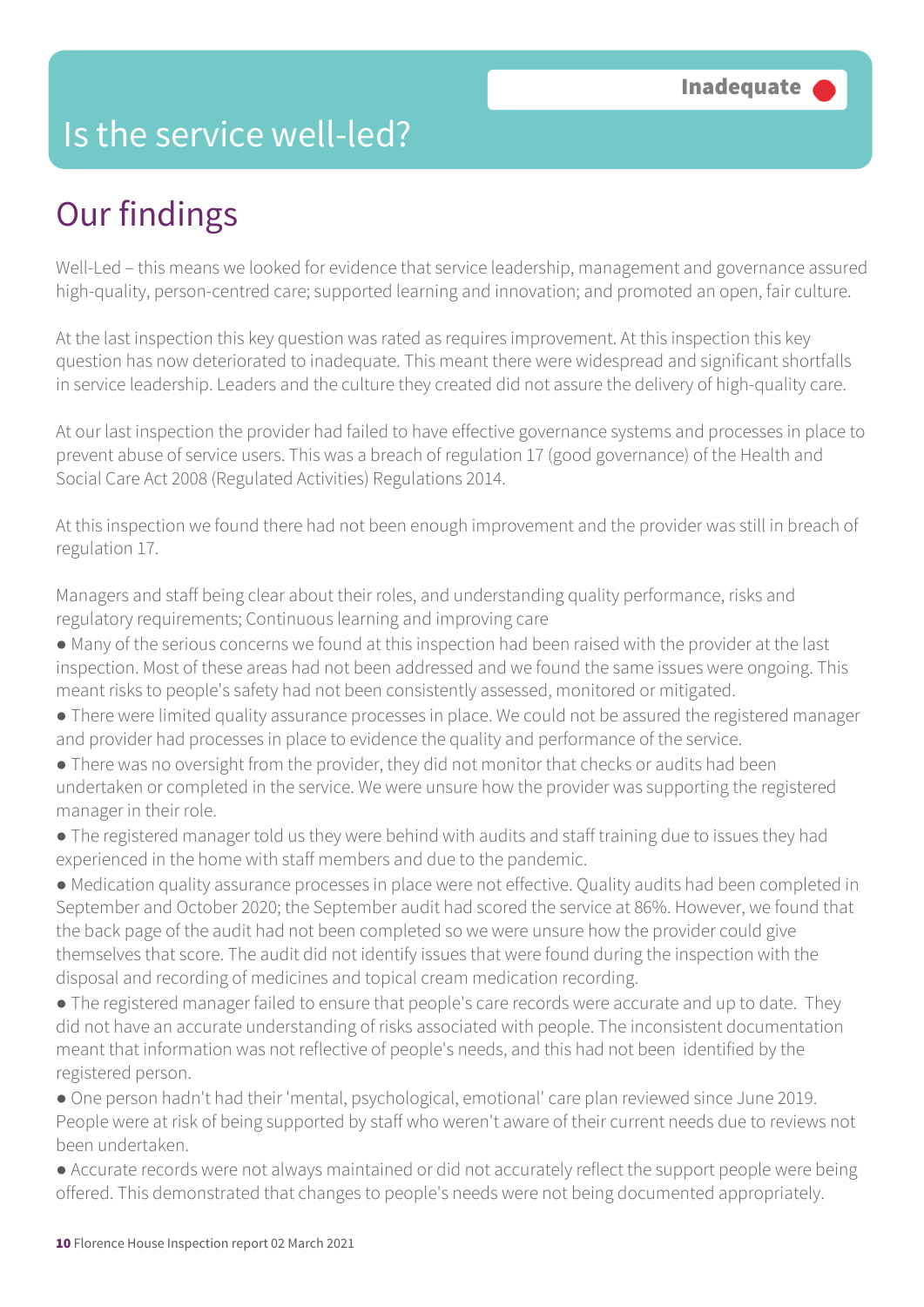There was a risk that any new staff coming to work at the service could provide ineffective and unresponsive care, by following insufficient and contradictory care plans. For example, one person whose file stated they didn't have capacity, had no evidence of mental capacity assessments or a best interest decision being completed.

● The registered manager audits did not highlight when risk assessments did not contain an escalation process to advise staff on how to safeguard people's needs.

● Ineffective quality assurance systems meant that the provider could not always continuously learn, improve and innovate. The registered manager did not have any governance systems for accidents and incidents. There was not a system for them to identify any common themes or risks developing for people in the service.

● The registered manager had no oversight or system to monitor staff competencies within their roles. For example, staff medication competencies were completed by staff members in the same role. Where medication errors occurred, there was no escalation process in place or overview by the registered manager to put improvements into place. The registered manager told us after the visit "Senior medication competencies are overseen by head of care or deputy manager. When medication errors occur, we have a medication error report which contains information of the error. This is investigated."

● The registered manager had ineffective systems to ensure staff had received up to date training. The providers training matrix highlighted that staff training was not up to date. For example, 13 staff had not completed their training in dementia awareness. People were been supported by staff who were not trained effectively to meet their needs. The registered manager told us, "We are currently reviewing the matrix and prioritising new starters and staff with out of date training."

Promoting a positive culture that is person-centred, open, inclusive and empowering, which achieves good outcomes for people

● There was a clearly defined management structure within the service. However, there were not effective management systems to promote person-centred care. We found that care plans were not specific to people's needs.

● Staff told us the registered manager supported them well, was approachable and always available to listen to concerns. Staff told us, "The manager has always been nice to me, encouraged me to speak up. Willing to do more that most managers in other care homes I have been to."

Engaging and involving people using the service, the public and staff, fully considering their equality characteristics

● The register manager did not seek feedback from people on the delivery of the service. We were told, "[Registered manager] has never spoken to me really. If [registered manager] was willing to listen to me I'd have a lot of suggestions to share." The registered manager told us they had not gained feedback from people since the previous inspection.

● The registered manager held staff meetings where staff could raise issues and information could be shared.

● The registered manager told us they spoke regularly to relatives through the pandemic, via Skype or facetime, however they did not have any documented feedback from relatives on service development. Skype and facetime is a way of calling people through an electronic device. However, relatives told us, "They have been marvellous in terms of communication. They have been wonderful with [my relative]." A second relative told us, "They always let us know straight away if there is anything we need to know."

Working in partnership with others

● The service worked well with external professionals. Advice was sought as and when required. For example, we saw in people's care files where external professional had recorded following their visit.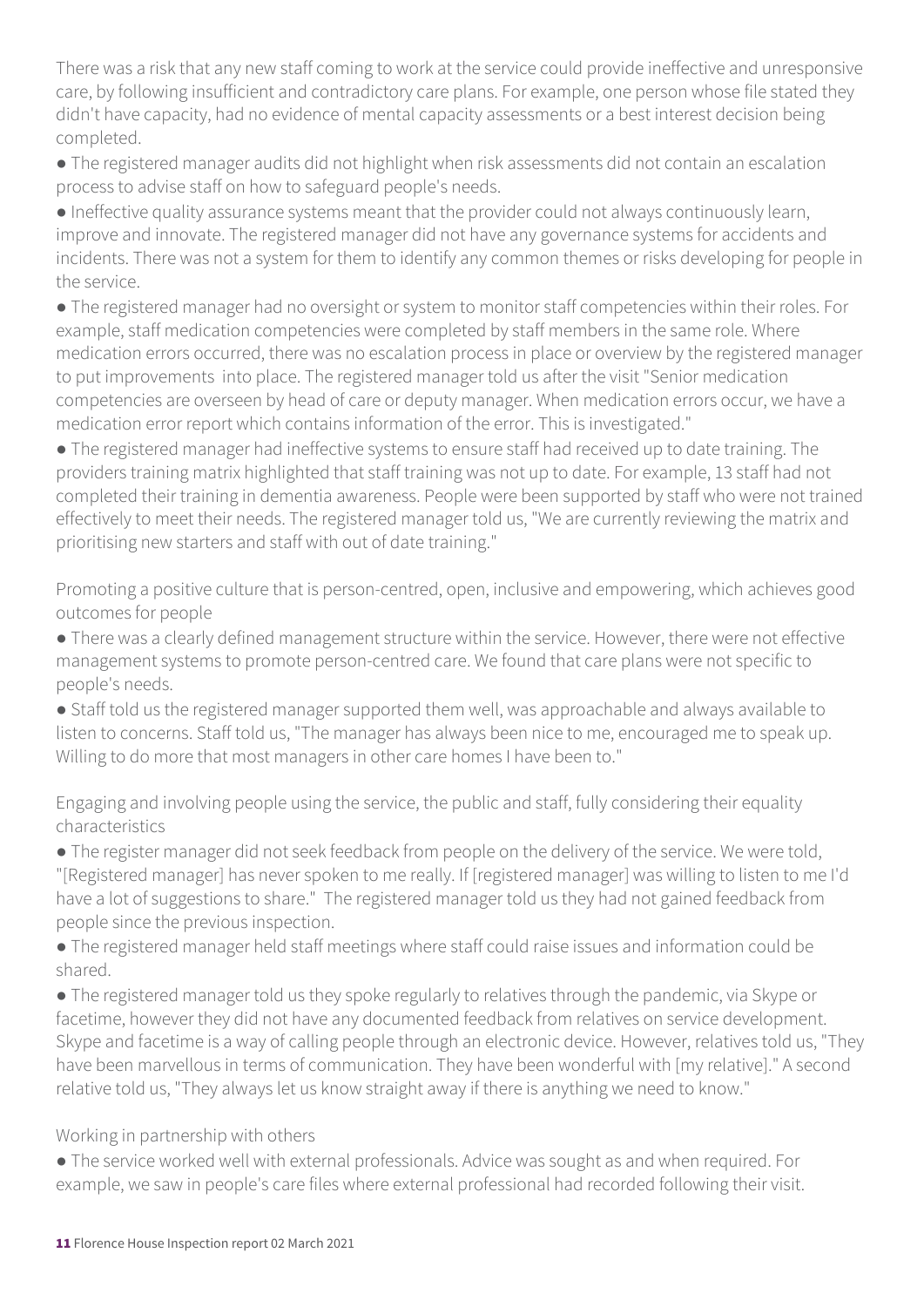● The registered manager told us the service had close working relationships with district nurses, occupational therapists and pharmacies.

How the provider understands and acts on the duty of candour, which is their legal responsibility to be open and honest with people when something goes wrong

- The registered manager stated they had a duty of candour policy is place , which they followed.
- We found that accident and incident forms had been completed evidencing the date the next of kin had been contacted. Relatives confirmed they had been contacted if any accidents or incidents had occurred.
- The providers last rating was displayed at the front of the service.

● Notifications had been submitted to us (CQC) and the registered manager understood the responsibilities of their registration.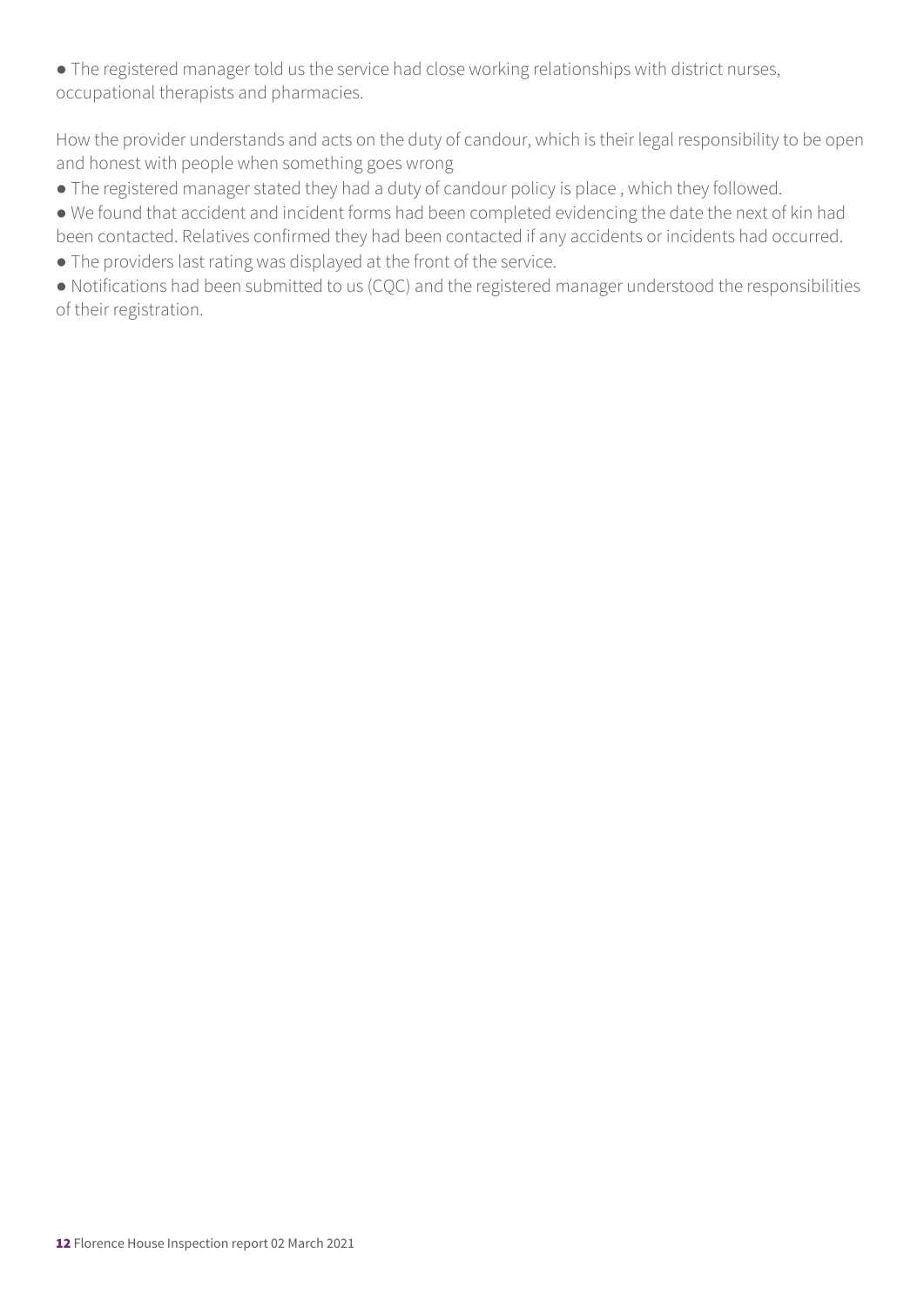### Action we have told the provider to take

The table below shows where regulations were not being met and we have asked the provider to send us a report that says what action they are going to take.We will check that this action is taken by the provider.

| Regulated activity                                                | Regulation                                                                                                                                                                                                                                                                                     |
|-------------------------------------------------------------------|------------------------------------------------------------------------------------------------------------------------------------------------------------------------------------------------------------------------------------------------------------------------------------------------|
| Accommodation for persons who require nursing or<br>personal care | Regulation 12 HSCA RA Regulations 2014 Safe<br>care and treatment                                                                                                                                                                                                                              |
|                                                                   | At our last inspection the provider had failed to<br>ensure risks to people were always fully<br>considered or<br>managed in a safe way. This was a breach of<br>Regulation 12 (Safe care and treatment) of the<br>Health and Social Care Act 2008 (Regulated<br>Activities) Regulations 2014. |
|                                                                   | At this inspection we found not enough<br>improvements had been made by the provider<br>and the provider was still in breach of<br>Regulation 12.                                                                                                                                              |